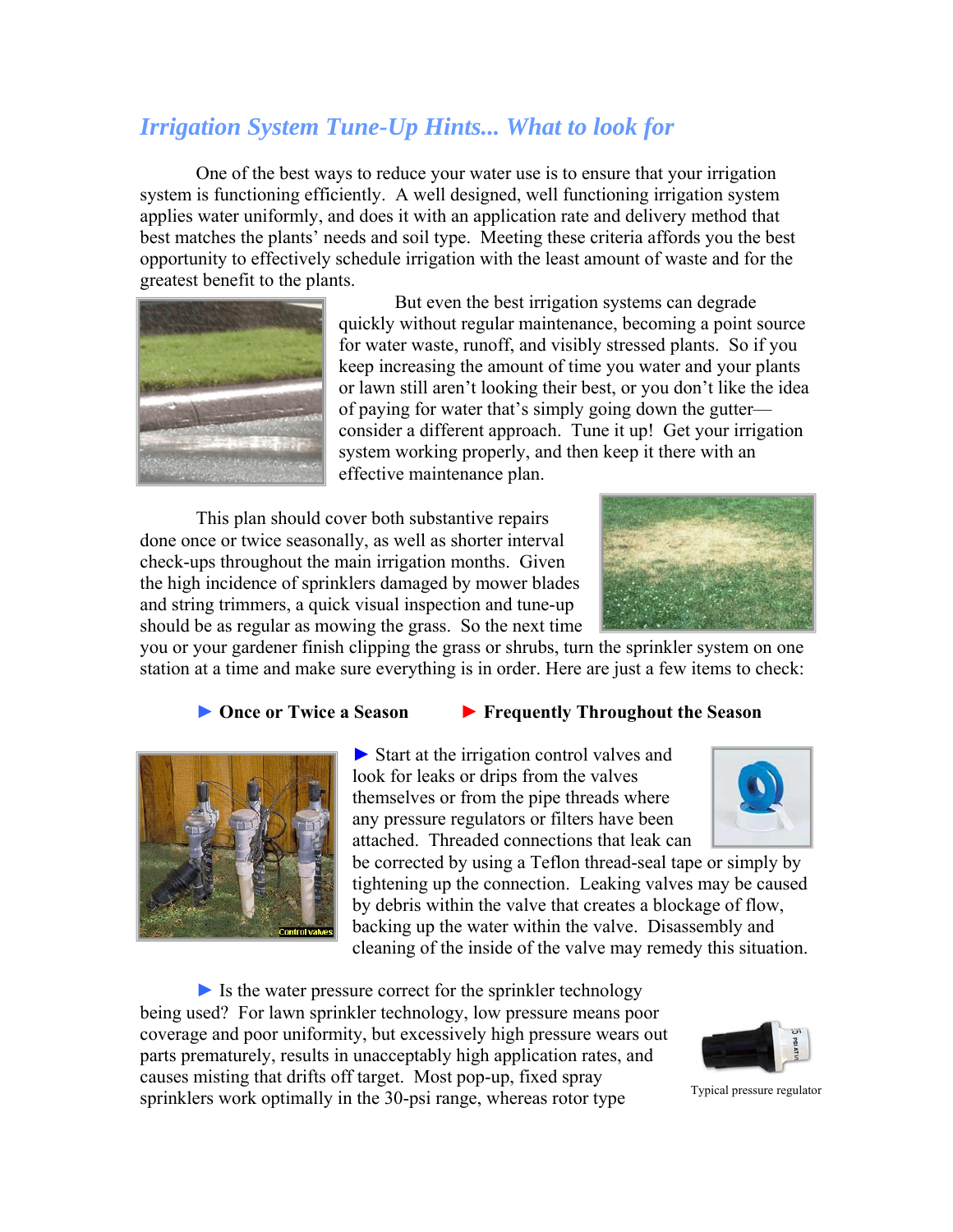sprinklers have a range of optimal pressures with most near 50-psi. Consult the manufacturer recommendations for *optimal* performance and adjust your system accordingly. Pressure test kits are available from local irrigation supply stores. These dynamic pressure test kits can be used in conjunction with the flow rate adjustment on the valve to set the correct operating pressure for the type of sprinklers you are using. Drip and micro-spray systems should have an 8 to10-psi pressure regulator installed, accompanied by a filter.

\**Pressure checks only need to be done once at installation or again if the system capacity changes significantly for example, when adding or removing sprinkler heads to a station.*



►For drip type irrigation, turn on each drip station individually and walk the length of the line(s) making sure each emitter or micro sprayer is working properly. If this means uncovering them from a layer of mulch or poking your way through the bushes, so be it. If you have lines and emitters that are buried under landscape fabric, rather than compromise the weed protection of the barrier by tearing holes in it, you should use the audible leak detection method

outlined below. However, if the plants are showing signs of water stress or if you hear a leak, you will need to dig up the line.

Above ground, micro sprayers should be mounted on spikes that are firmly seated in the soil, be unobstructed by vegetation to the point that they are reaching their intended target, and be spraying level to the soil grade. Leaving micro sprayers lying on the surface of the soil creates soil erosion and can excavate the soil away from plant roots. Likewise, wide open, 1/4" lines left lying on the surface to flood irrigate an area are also not advised. It is better to install an emitter at the end that drips as it was intended to do.



► Are there mixed sprinkler technologies being used on the same irrigation valve or station? If there are, you have a serious problem regarding application uniformity and scheduling. The difference in application rates between sprinkler types (i.e. pop-up vs. rotor vs. micro sprays) can vary by as much as  $1"$  to  $1\frac{1}{2}$ " per hour. If you have a station with pop-ups and rotors together for example, the area being watered by the pop-ups will likely be receiving twice as much water as the area being watered by the rotors, in the same amount of time. The system will need to be retrofitted with matched technologies where appropriate. At the very least, you will need to make changes to ensure matched application rates throughout the stations.



►Check to see that the lawn sprinklers have *matched application rate nozzles*. These are required in order to water uniformly when a single irrigation station contains spray heads with a variety of coverage patterns. To demonstrate, let's say on one station you had sprinklers in the middle of a lawn spraying a 360º pattern, some on the edges spraying 180º, the corners on 90º, and the flow rate (the amount of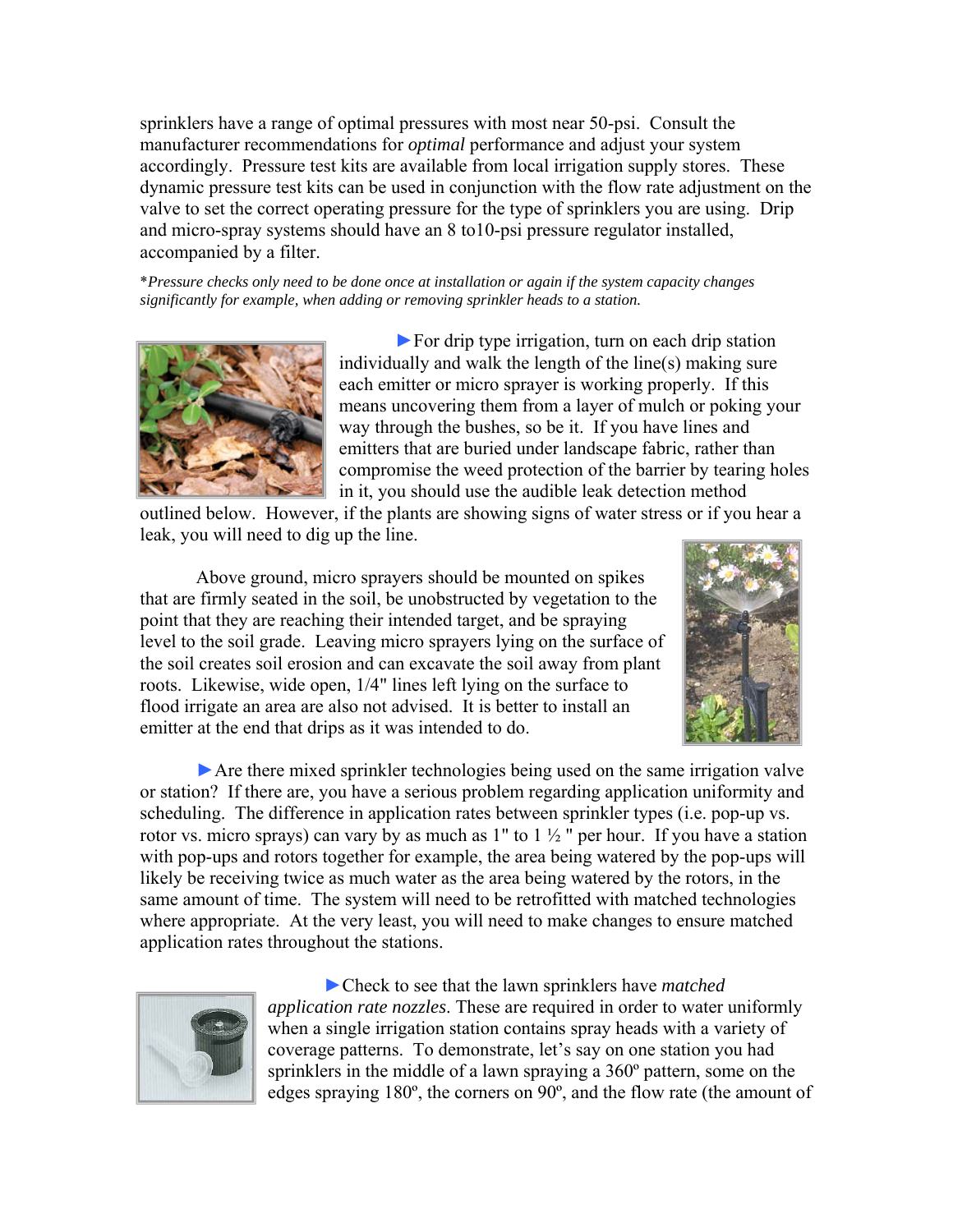water being applied) of each sprinkler nozzle was the same. Since the 180<sup>°</sup> sprinklers would be spraying the same amount of water over an area that is half as big as the sprinklers spraying 360º, then the area covered by the 180º sprinklers would get twice as much water. The area served by the 90º sprinklers would get four times the water as the area served by the 360ºs. Matched application rate nozzles compensate for this effect by varying the flow rates so that each sprinkler pattern (360º, 180º, 90º) applies the same amount of water over a given area, for a given amount of time.

►Are there any tilted sprinkler heads? Pop-up sprinklers should pop up perpendicular to the soil grade. So if the ground is level, the sprinklers should pop up to vertical. If the ground is sloped, the sprinklers should pop up 90° to the grade of the slope. Tilted sprinkler heads mean poor uniformity of coverage, which leads to areas of stress in the lawn. If necessary, dig out a small area around the sprinkler body to adjust it to perpendicular, then backfill with the just removed soil to keep it in place.

►Are your sprinklers spaced for head to head coverage? More uniform watering occurs when sprinklers are spaced so that their radius of throw extends out to the adjacent sprinklers. This is referred to as 100%

overlap. No sprinkler technology exists that can overcome the problems inherent in a poorly designed system, so whether

you're attempting an installation yourself or in need of a retrofit to fix a problem passed on to you, be sure and get some professional guidance first.



►Are there any geysers? If so, don't add to the cost of fixing the problem by continuing to run the irrigation, and thereby running up your water bill. Either make the repair right away by keeping some spare parts on hand, or turn the system off until it's fixed. If you elect to do the repair yourself, you should take the time to understand what type of components you have – manufacturer, model, nozzle type, etc. Replacing what is broken with an incorrect part can create performance inefficiencies, so consult with an irrigation professional if you are unsure what you need. Don't let a hastily made purchase

lead to the mistake of installing a new sprinkler that waters halfway across the street and over your neighbor's driveway.

 $\triangleright$  If there are no geysers, are there any sprinklers that are otherwise visibly broken? Inspecting sprinklers from a distance does not work. Walk around and get up close to each spray head. Look for small streams of water spraying vertically from the tops of sprinklers that could indicate a small crack or chip. Sometimes the break is lower down on the sprinkler body and creates a disruption of the spray pattern as the water from the break sprays upward. Often, leaks occur not from breaks, but when sand or other

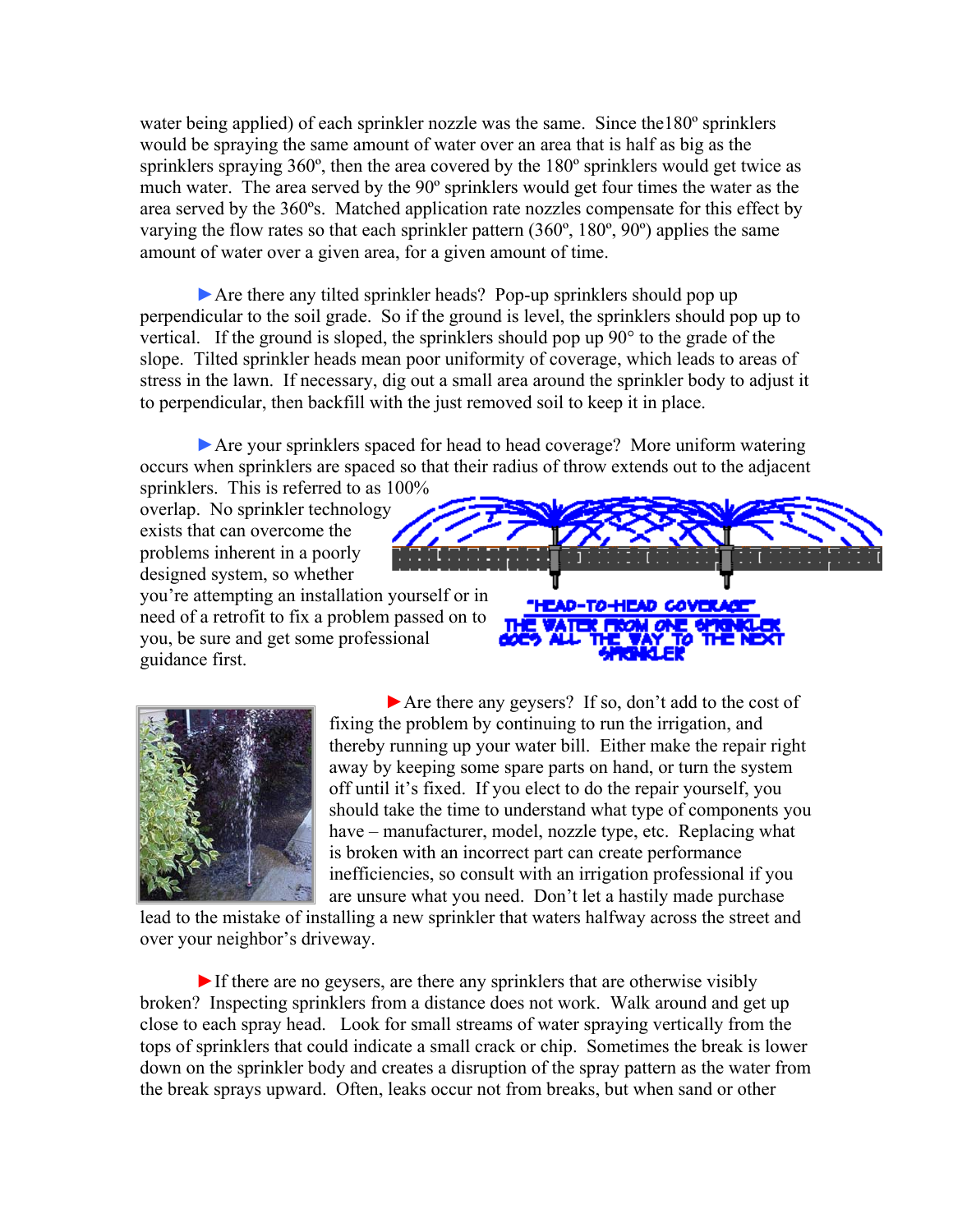particles, trapped between the sprinkler body and the pop-up riser, wear grooves into the side of the riser over time, allowing water to escape past the seal.



Breaks that occur below the surface, where the sprinkler attaches to the delivery pipe, will often excavate a space around the sprinkler, with water bubbling up from below while the sprinkler continues to spray. More severe breaks in a below ground transmission pipe will create a noticeable loss in system pressure, where many of the sprinklers won't pop up, and the ones that do, don't spray very far. Large breaks don't always manifest as visible eruptions of water from the ground, so if there is a severe drop in pressure, don't wait—investigate the problem immediately or call someone qualified to help you if you can't do it yourself.

►Adjust the distance of spray so that no hardscape (sidewalk, street, patio, deck) is being irrigated. If your sprinklers are over spraying their intended target, check to see if the nozzle is right for the size of the lawn you have; meaning, if your lawn is 8´ wide and your sprinkler nozzles were designed to water a 15´ radius, someone installed the



wrong ones and you should change to a smaller radius nozzle. Once you get the correct radius, fine-tune the distance with the adjustment screw located on top of each pop-up spray head, or by whatever means provided by sprinkler and manufacture type.



►Adjust the direction (pattern) of spray so that no hardscape is being watered. This type of adjustment may simply require turning a misdirected head to better spray the intended target (don't be shy – just reach down, grab hold of the pop-up, and turn); or it could require replacing a poorly chosen fixed-arc spray head with a fixed-arc of the correct pattern; or with an adjustable type better suited for oddly shaped areas. Rotor type

sprinklers often require a small tool to be inserted into the top of the sprinkler head to adjust the area being sprayed, so make sure you have one on hand.

►Are there any clogged sprinklers? Clogs severely impair the uniformity of water being applied. Look for sprinkler spray patterns that have visible interruptions in the intended pattern. For example, if a pop-up sprinkler with a 180º spray pattern has a 10º gap where no water is coming out, there's a good chance that debris stuck in the nozzle is the cause. Clogs in rotor type sprinklers will noticeably change